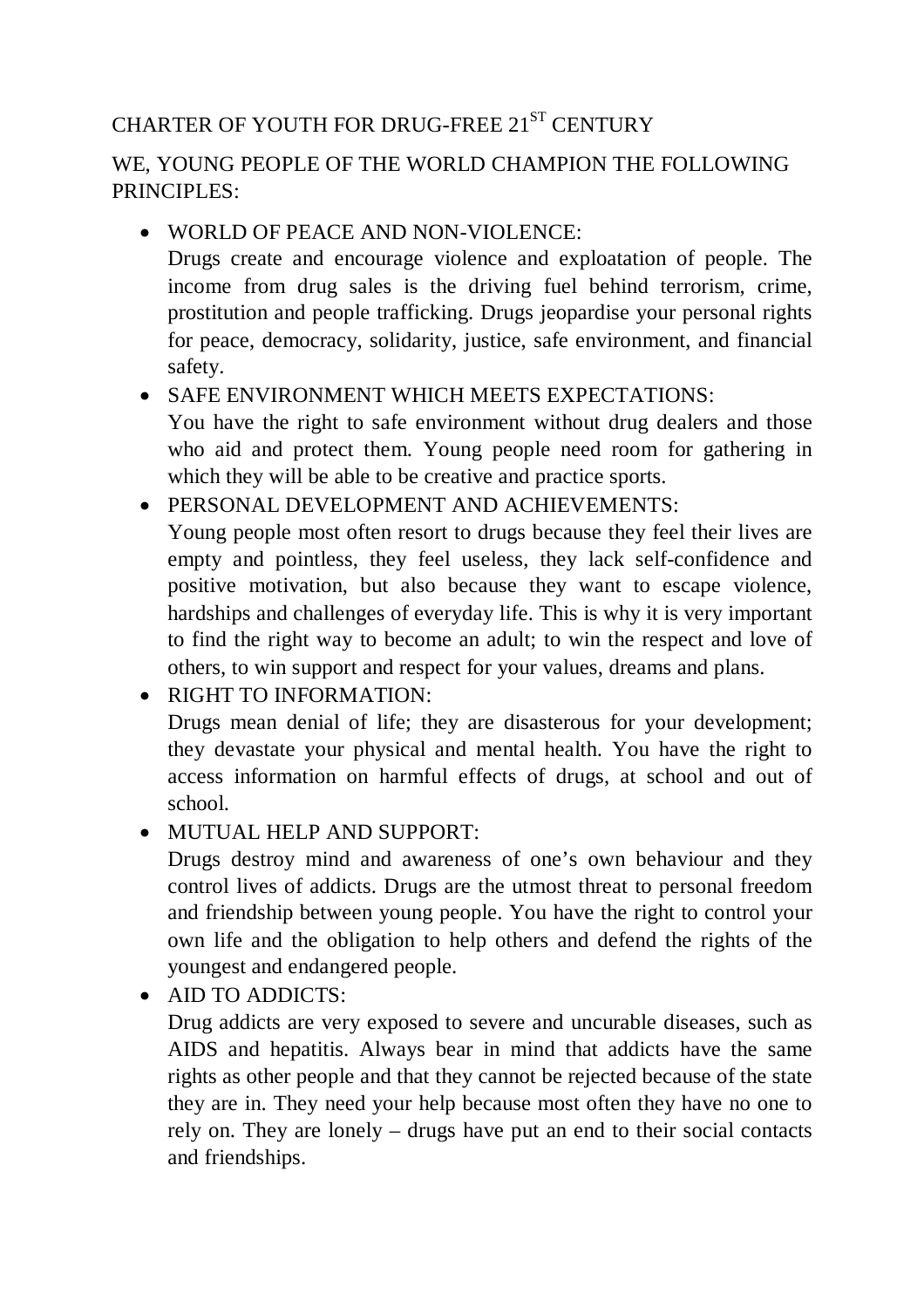#### • RESPONSIBILITY OF ELDERS:

Parents and teachers should set an example for young people. It is completely natural to have the need to talk to them openly about everything, including drugs. You have the right to their advice and protection and they are obliged to provide that to you.

 RESPONSIBILITY OF MEDIA: Media have prominent role in our lives and this should be utilised in our commitment to objective information and participation in prevention of taking drugs.

### • FREEDOM TO REFUSE:

Many of your peers have tried drugs just because their friends had taken drugs before them. You have the right to refuse. Be sure your friends are going to respect you even more because of that. Fight for your attitude!

 INTERNATIONAL FIGHT AGAINST DRUG PRODUCERS AND TRAFFICKERS:

By selling drugs, organised crime devastates health and lives of young people in order to boost its already high income. You have the right to demand from our state to join the fight against drug dealers and to impose severe legislation on those who participate in drug trafficking.

- INCLUSION OF YOUNG PEOPLE IN DECISION-MAKING:
	- Drugs do not endanger only your generation but also the future generations, the children who have not been born yet. If you wish to protect yourself and the young people in your environment, insist on your right to participate in the fight against drugs on all levels of the society.

## FOR DRUG-FREE  $21^\mathrm{ST}$  CENTURY

You have not created 20<sup>th</sup> century in which you were born, yet you can help to have  $21<sup>st</sup>$  century become a place without drugs.

If you really want this:

- fight against drugs
- do not take drugs and become a role model to others
- influence your peers against taking drugs
- get informed and share the information on harmful effects of drugs with others
- warn and protect your friends, especially those youngest ones
- offer help to whoever needs it, so no one is left withot hope
- assume responsibility and work on solving problems of young people
- promote courage, feeling of responsibility and your own personality